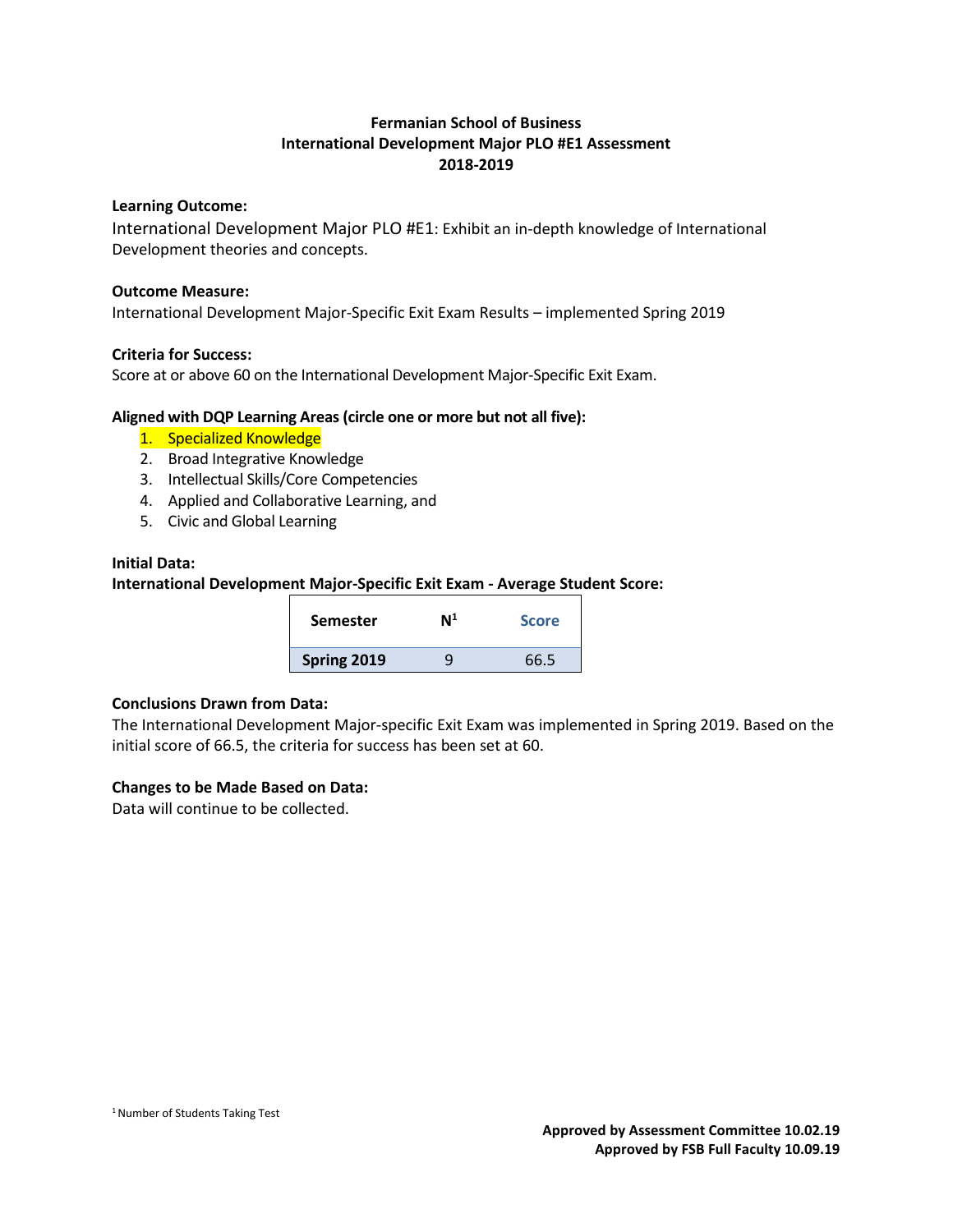## **Fermanian School of Business International Development Major PLO #E2 Assessment 2018-2019**

## **Learning Outcome:**

International Development Major PLO #E2: Compare approaches to decision making in for-profit and non-profit environments based on international development concepts.

## **Outcome Measures:**

Final Exam Question in MGT470 – Nonprofit Organization Management

## **Criteria for Success:**

The average score for each criteria of the International Development Major PLO #E2 Rubric will be a 3.0 or higher out of 4.0.

## **Aligned with DQP Learning Areas (circle one or more but not all five):**

- 1. Specialized Knowledge
- 2. Broad Integrative Knowledge
- 3. Intellectual Skills/Core Competencies
- 4. Applied and Collaborative Learning, and
- 5. Civic and Global Learning

## **Longitudinal Data:**

| <b>Semester</b>  | # of<br>assessments | <b>Mission</b> | <b>Methods</b> | <b>Measurements</b> | <b>Examples</b> | <b>Total</b> |
|------------------|---------------------|----------------|----------------|---------------------|-----------------|--------------|
| <b>Fall 2016</b> |                     | 3.33           | 3.00           | 3.17                | 3.33            | 3.21         |
| <b>Fall 2017</b> | 10                  | 2.90           | 2.10           | 2.50                | 2.00            | 2.38         |
| Spring 2019      | 18                  | 3.94           | 2.33           | 2.22                | 1.44            | 2.48         |

**International Development Major PLO #E2 Rubric – Average Student Score:**

## **Conclusions Drawn from Data:**

The average student score met the criteria for success (average score of 3.0 out of 4.0) in the rubric criteria area of Mission in two of the three semesters. The average student score fell below the criteria for success in two of the three semesters in the areas of Methods, Measurements and Examples.

## **Changes to be Made Based on Data:**

Beginning in AY 18-19, MGT470 was shifted to a spring, senior-only course and now acts as the capstone class for the International Development major; therefore, all students in Spring 2019 should have had the background to master the learning outcome. The faculty advisor for the International Development major will be on sabbatical during AY 19-20. When the faculty member returns in Fall 2020, a thorough analysis of the development of the learning outcome throughout the International Development curriculum will be conducted, and changes to MGT 470 and other International Development major courses will be made as deemed necessary. In addition, the instructor will further revisit the assessment question to ensure alignment with the rubric.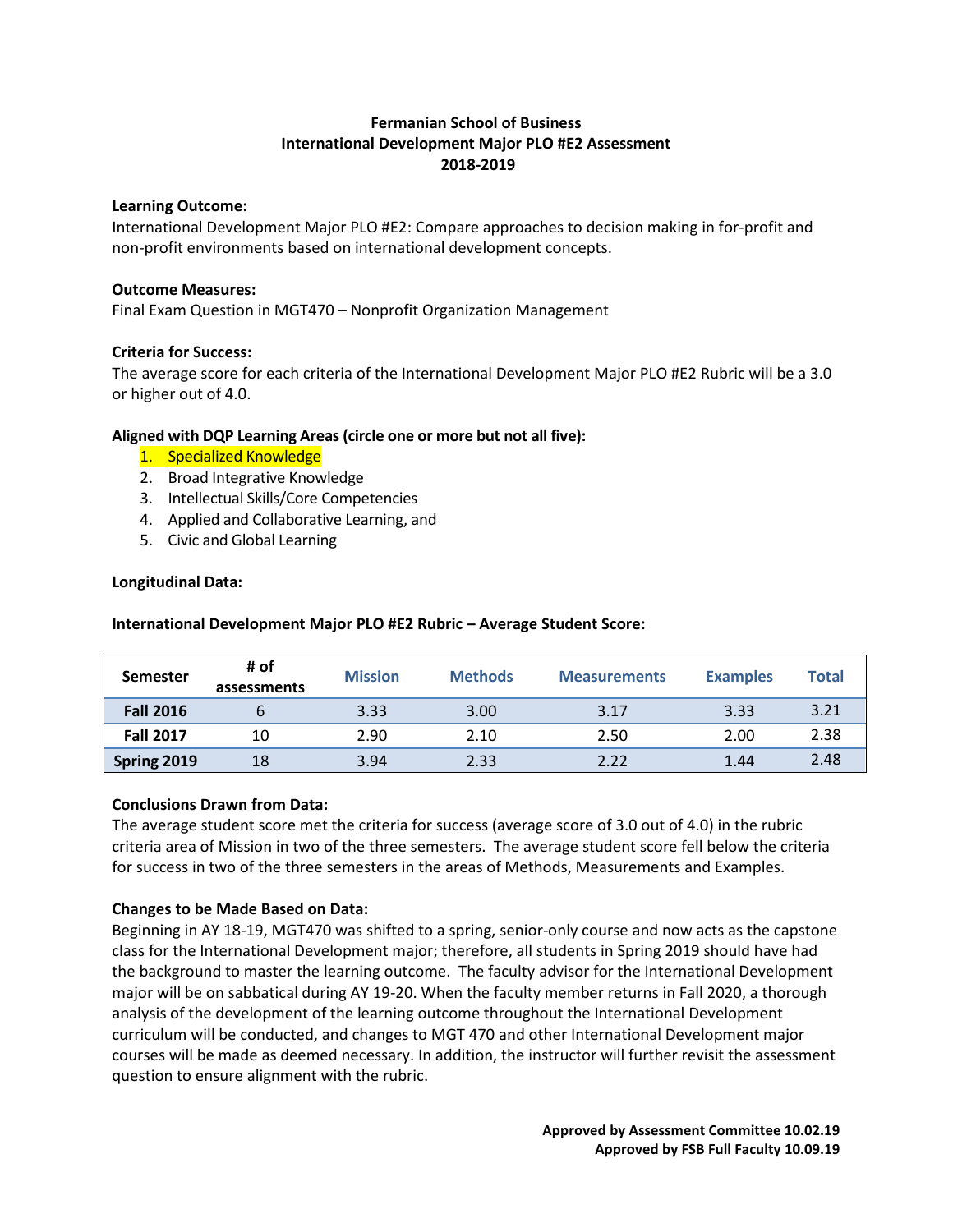

## INTERNATIONAL DEVELOPMENT MAJOR PLO E2 RUBRIC

Point Loma Nazarene University International Development Major Learning Outcome E2: Compare approaches to decision making in forprofit and non-profit environments based on international development concepts.

| <b>Criteria</b>                                                                                             | <b>Very Good</b>                                                                                                                                                                                                                                                                                                                                                                            | Good                                                                                                                                                                                                                                                                                                                                                                                         | Acceptable                                                                                                                                                                                                                                                                                                                                                                                | Poor                                                                                                                                                                                                                                                                                                                                                                                                  |
|-------------------------------------------------------------------------------------------------------------|---------------------------------------------------------------------------------------------------------------------------------------------------------------------------------------------------------------------------------------------------------------------------------------------------------------------------------------------------------------------------------------------|----------------------------------------------------------------------------------------------------------------------------------------------------------------------------------------------------------------------------------------------------------------------------------------------------------------------------------------------------------------------------------------------|-------------------------------------------------------------------------------------------------------------------------------------------------------------------------------------------------------------------------------------------------------------------------------------------------------------------------------------------------------------------------------------------|-------------------------------------------------------------------------------------------------------------------------------------------------------------------------------------------------------------------------------------------------------------------------------------------------------------------------------------------------------------------------------------------------------|
|                                                                                                             |                                                                                                                                                                                                                                                                                                                                                                                             | 3                                                                                                                                                                                                                                                                                                                                                                                            |                                                                                                                                                                                                                                                                                                                                                                                           |                                                                                                                                                                                                                                                                                                                                                                                                       |
| <b>Mission</b> in<br>for-profit and<br>non-profit<br>environments                                           | Directly identifies making a profit as central<br>to the mission in a for-profit environment<br>compared to the need to balance<br>stakeholders opinions of mission in a non-<br>profit environment. Clearly depicts for-profit<br>organizations as having a clear mission and<br>non-profit organizations having a more<br>ambiguous mission due to complexity of<br>reaching a consensus. | Generally points to making a profit as<br>central to the mission in a for-profit<br>environment compared to the need to<br>balance stakeholders opinions of mission in<br>a non-profit environment. Generally depicts<br>for-profit organizations as having a clear<br>mission and non-profit organizations having<br>a more ambiguous mission due to<br>complexity of reaching a consensus. | Vaguely mentions making a profit as central<br>to the mission in a for-profit environment<br>compared to the need to balance<br>stakeholders opinions of mission in a non-<br>profit environment. Vaguely depicts for-<br>profit organizations as having a clear<br>mission and non-profit organizations having<br>a more ambiguous mission due to<br>complexity of reaching a consensus. | Does not identify making a profit as<br>central to the mission in a for-profit<br>environment compared to the need to<br>balance stakeholders opinions of<br>mission in a non-profit environment.<br>Does a poor job depicting for-profit<br>organizations as having a clear mission<br>and non-profit organizations having a<br>more ambiguous mission due to<br>complexity of reaching a consensus. |
| <b>Methods used in</b><br>for-profit and<br>non-profit<br>environments                                      | Clearly describes the cost-benefit analysis as<br>the central method to fulfilling mission in a<br>for-profit environment. Clearly describes the<br>complexity involved in balancing costs with<br>the "ideal" of serving maximum number of<br>people in need.                                                                                                                              | Generally describes the cost-benefit analysis<br>as the central method to fulfilling mission in<br>a for-profit environment. Generally<br>describes the complexity involved in<br>balancing costs with the "ideal" of serving<br>maximum number of people in need.                                                                                                                           | Vaguely describes the cost-benefit analysis<br>as the central method to fulfilling mission in<br>a for-profit environment. Vaguely describes<br>the complexity involved in balancing costs<br>with the "ideal" of serving maximum<br>number of people in need.                                                                                                                            | Does not describe the cost-benefit<br>analysis as the central method to<br>fulfilling mission in a for-profit<br>environment. Lacks discussion of the<br>complexity involved in balancing costs<br>with the "ideal" of serving maximum<br>number of people in need.                                                                                                                                   |
| <b>Measurements</b><br>used in for-profit<br>and non-profit<br>environments                                 | Identifies and explains the clear cut measure<br>of success on making increased profits in a<br>for-profit organization and the challenge of a<br>non-profit to come to a consensus on the<br>measure of success given the many interests<br>of stakeholders.                                                                                                                               | Makes some reference to the clear cut<br>measure of success on making increased<br>profits in a for-profit organization and the<br>challenge of a non-profit to come to a<br>consensus on the measure of success given<br>the many interests of stakeholders.                                                                                                                                | Vaguely mentions the clear cut measure of<br>success on making increased profits in a for-<br>profit organization and the challenge of a<br>non-profit to come to a consensus on the<br>measure of success given the many interests<br>of stakeholders.                                                                                                                                   | Does not point to the clear cut measure<br>of success on making increased profits<br>in a for-profit organization and the<br>challenge of a non-profit to come to a<br>consensus on the measure of success<br>given the many interests of<br>stakeholders.                                                                                                                                            |
| <b>Examples used to</b><br>illustrate<br>decision-making<br>in for-profit and<br>non-profit<br>environments | Consistently provides appropriate examples<br>that illustrate the difference in the decision<br>making process in for-profit vs. non-profit<br>environments.                                                                                                                                                                                                                                | Usually provides appropriate examples that<br>illustrate the difference in the decision<br>making process in for-profit vs. non-profit<br>environments.                                                                                                                                                                                                                                      | Sometimes provides appropriate examples<br>that illustrate the difference in the decision<br>making process in for-profit vs. non-profit<br>environments.                                                                                                                                                                                                                                 | Rarely, if at all, provides appropriate<br>examples that illustrate the difference<br>in the decision making process in for-<br>profit vs. non-profit environments.                                                                                                                                                                                                                                   |

Average Score: \_\_\_\_\_\_\_\_\_\_\_\_\_\_\_\_\_\_\_\_\_\_\_ (Total/# of criteria)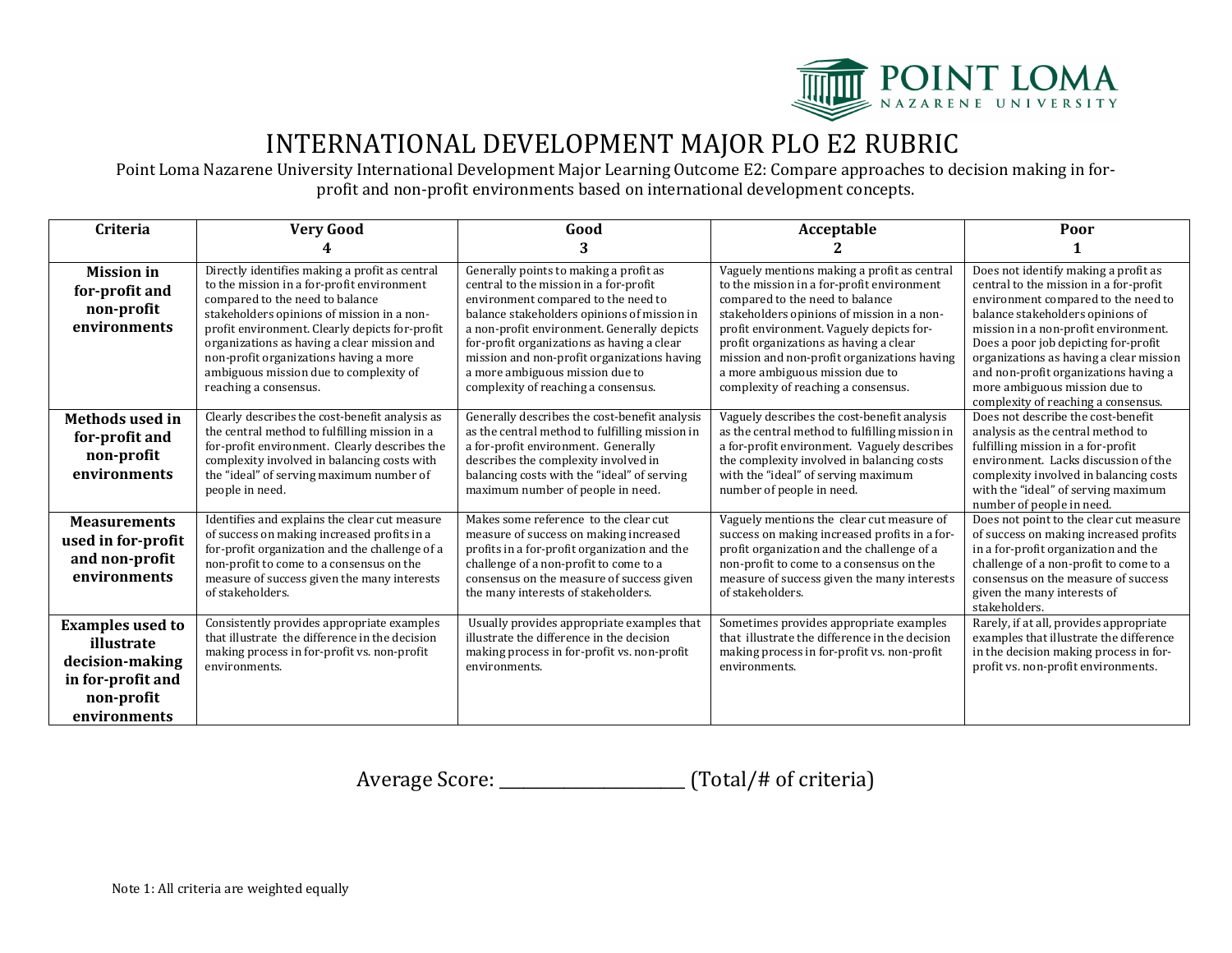## **Fermanian School of Business International Development Major PLO #E3 Assessment 2018-2019**

## **Learning Outcome:**

International Development Major PLO #E3: Evaluate the similarities and differences of the economic conditions between developed and developing countries based on International Development knowledge.

## **Outcome Measures:**

Final Study Abroad Paper – Collected from graduating International Development Majors

## **Criteria for Success:**

The average score for each criteria of the International Development Major PLO #E3 Rubric will be a 3.0 or higher out of 4.0.

## **Aligned with DQP Learning Areas (circle one or more but not all five):**

- 1. Specialized Knowledge
- 2. Broad Integrative Knowledge
- 3. Intellectual Skills/Core Competencies
- 4. Applied and Collaborative Learning, and
- 5. Civic and Global Learning

## **Longitudinal Data:**

**International Development Major PLO #E3 Rubric – Average Student Score:**

| <b>Semester</b> | # of<br>assessments | <b>Similarities of</b><br><b>People and</b><br><b>Culture</b> | Differences in<br><b>Economic</b><br><b>Conditions</b> | <b>First-hand</b><br><b>Understanding of</b><br><b>Similarities and</b><br><b>Differences</b> | <b>Total</b> |
|-----------------|---------------------|---------------------------------------------------------------|--------------------------------------------------------|-----------------------------------------------------------------------------------------------|--------------|
| Spring 2016     | $\mathcal{P}$       | 2.00                                                          | 3.00                                                   | 3.50                                                                                          | 2.83         |
| Spring 2017     | 6                   | 2.00                                                          | 2.00                                                   | 3.00                                                                                          | 2.33         |
| Spring 2019     | 10                  | 3.40                                                          | 3.20                                                   | 3.70                                                                                          | 3.43         |

## **Conclusions Drawn from Data:**

The criteria for success (average of 3.0 or higher out of 4.0) was met in the rubric criteria area of Firsthand Understanding of Similarities and Differences in Developed vs. Developing Countries in all three semesters. The average student score met the criteria for success in the rubric criteria area of Differences in Economic Conditions of Developed vs. Developing Countries in two of the three semesters. In the rubric criteria area of Similarities of People and Culture in Developed vs. Developing Countries, the average student score fell below the criteria for success in Spring 2016 and Spring 2017, but met the criteria for success in Spring 2019.

## **Changes to be Made Based on Data:**

Instructions for the signature assignment were modified for clarity beginning Spring 2019. Improvements are noted in all areas in Spring 2019. Data will continue to be collected and monitored.